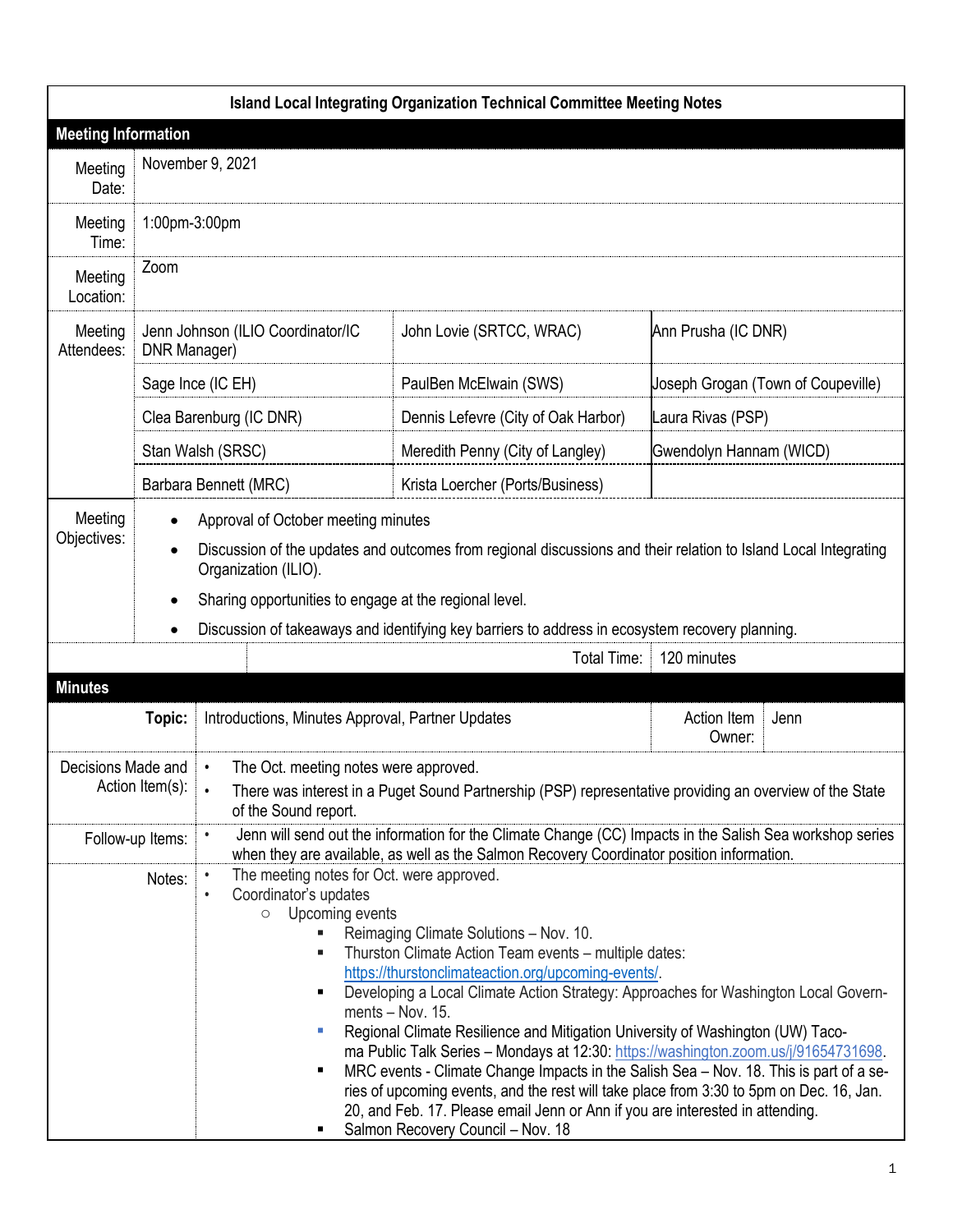| Commissioner St. Clair Town Hall - "Let's Talk about Fish" - Dec. 2 at 4:30pm<br>$\blacksquare$                                                                                    |
|------------------------------------------------------------------------------------------------------------------------------------------------------------------------------------|
| Updates<br>$\circlearrowright$                                                                                                                                                     |
| The PSP State of the Sound report is out. The group expressed interest in a PSP repre-<br>٠                                                                                        |
| sentative providing an overview at the next meeting.                                                                                                                               |
| The Island County (IC) Department of Natural Resources (DNR) Salmon Recovery Co-<br>п                                                                                              |
| ordinator position should post this week. Jenn will send out the job announcement.                                                                                                 |
| Please share it widely. Nov.'s Salmon Recovery Technical and Citizen Committee                                                                                                     |
| (SRTCC) meeting is canceled.<br>п                                                                                                                                                  |
| On Dec. 1, there will be a presentation to the Board of Island County Commissioners                                                                                                |
| (BICC) around recommendations regarding reducing emissions/addressing climate in IC,<br>with a focus on electrification and land use. Jenn will provide the report when it is out. |
| Forestry updates - IC Public Works (PW) will be looking into the 6 year moratorium, IC<br>ш                                                                                        |
| Planning is reevaluating the Public Benefit Rating System (PBRS), and IC DNR is tasked                                                                                             |
| with expanding outreach and examining Conservation Futures funding (CFF). Laura and                                                                                                |
| Jenn are also having discussions at the regional level with Habitat and Stormwater Stra-                                                                                           |
| tegic Initiative Leads (SILs).                                                                                                                                                     |
| The Clean Vessel Act Grant Program provides up to 75% reimbursement, and the dead-<br>п                                                                                            |
| line is Jan. 21.                                                                                                                                                                   |
| 2022 ESRP Regional Pre-Design Grant Program Request for Proposals is out.<br>ш                                                                                                     |
| Other updates/announcements (for the group)<br>$\bullet$                                                                                                                           |
| The Whidbey Island and Snohomish Conservation Districts (WICD and SnoCD) are hosting a<br>$\circ$                                                                                  |
| couple of training opportunities for raingarden workshops on Nov. 18 and 23. Landowners are                                                                                        |
| welcome. Learn more here.                                                                                                                                                          |
| Washington Seagrant is hosting an in-person workshop on marine weather in Port Townsend -<br>$\circ$                                                                               |
| Dec. 4: https://wsg.washington.edu/event/marine-weather-workshop-in-port-townsend/.<br><b>PSP Updates</b><br>$\bullet$                                                             |
| Paper Authorship - David Trimbach is in the process of taking the shoreline part of the community<br>O                                                                             |
| survey/findings and drafting a manuscript for Landscape Research. He would like to ensure all                                                                                      |
| who contributed are credited and listed as a contributing author. This project would not have hap-                                                                                 |
| pened without ILIO member input and contributions, whether helping draft the survey or helping                                                                                     |
| get flyers out. If you would like to be included, to please contact him at: da-                                                                                                    |
| vid.trimbach@oregonstate.edu. If you want to be included, all he needs at a minimum is your full                                                                                   |
| name, professional organization or place of work (whether voluntary or employment), and contact                                                                                    |
| (email address). If you have questions or concerns or would like to see the finalized draft, also                                                                                  |
| please contact him.                                                                                                                                                                |
| The State of the Sound was released on Nov. 1. It speaks to 4 themes this year: how is the<br>O                                                                                    |
| Sound is doing, what are the challenges, what gives us hope, and what can we do. Although the                                                                                      |
| work we are doing is making a difference, we need to do more. Most of the Vital Signs (VS) are                                                                                     |
| staying the same or getting worse. The Leadership Council is calling for 5 bold actions.                                                                                           |
| PSP is changing the way they share information about the Legislative Calendar. This change is<br>$\circ$                                                                           |
| coming just in time for the upcoming Legislative Committee Days (Nov. 15-19) during which legis-                                                                                   |
| lators will hold virtual hearings and work sessions to plan for the 2022 legislative session. The                                                                                  |
| 2022 session is scheduled to begin on Jan. 10. See the updated PSP webpage here and the in-<br>teractive legislative calendar here.                                                |
| The federal Infrastructure Investment and Jobs Act (H.R.3684) passed both houses on Nov. 5<br>$\circlearrowright$                                                                  |
| and was presented to the president for signature on Nov. 8. The bill outlines extensive increased                                                                                  |
| funding for salmon and ecosystem recovery. Read more about it in Sen. Cantwell's press release                                                                                     |
| or the bill itself.                                                                                                                                                                |
| Updates to indicators – Washington State Department of Fish and Wildlife (WDFW) is reporting<br>$\bigcirc$                                                                         |
| for the first time on the indicators bivalve harvester-days and recreational Dungeness crab catch                                                                                  |
| for the local foods vital sign. The bivalve harvester-days indicator reports the number of people                                                                                  |
| recreationally harvesting clams or oysters each year at 34 public beaches across Puget Sound                                                                                       |
| (PS). Most people harvest shellfish at beaches in the Hood Canal or North Sound regions. For the                                                                                   |
| recreational Dungeness crab catch indicator, over 200,000 people purchase a license to harvest                                                                                     |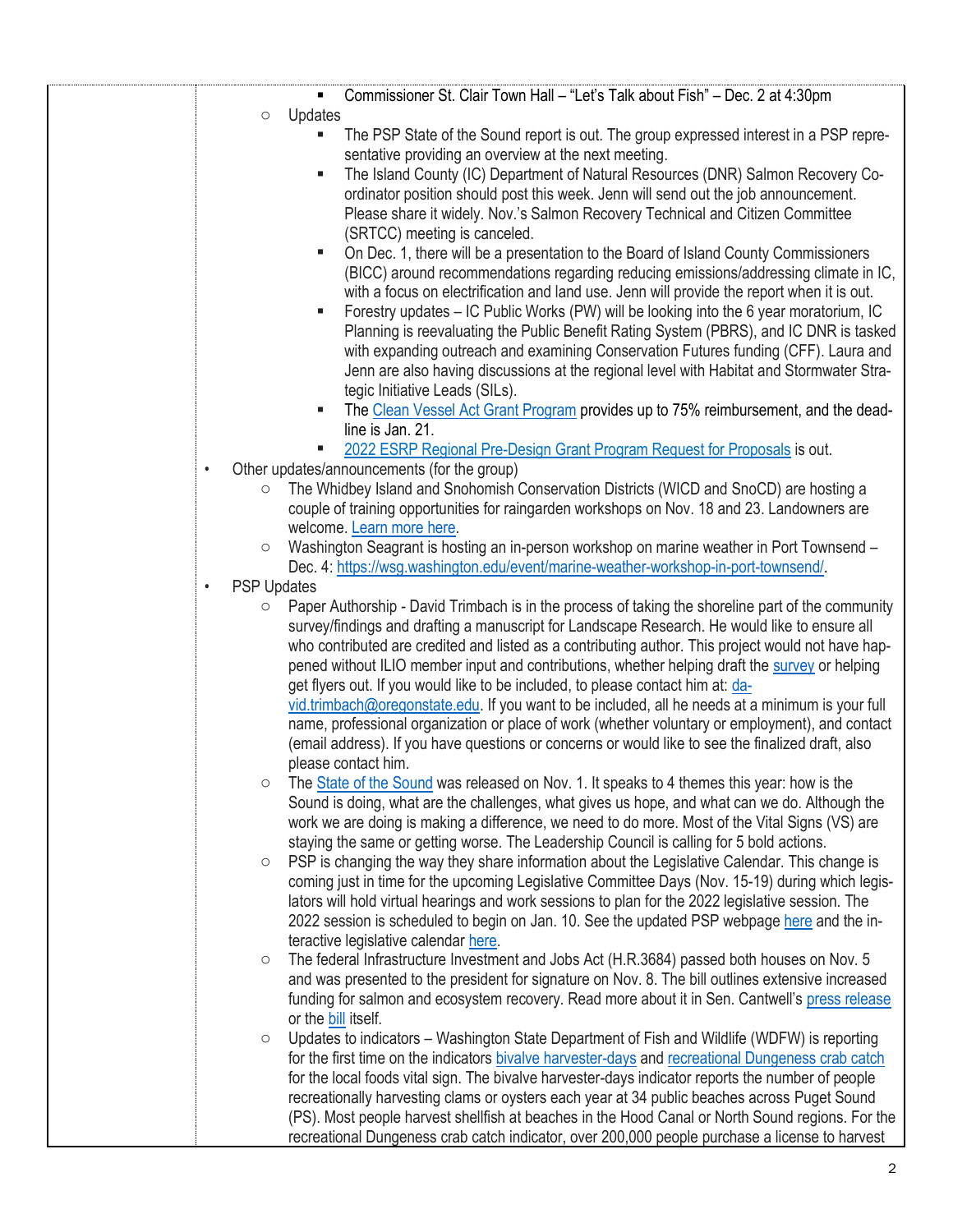|                                       | Dungeness crab in PS each year. However, an increasing number of harvest closures due to low<br>crab populations have been in effect in South and Central PS since 2015. Total harvest and en-<br>dorsements issued have also declined.<br>The Marine Waters Work Group tenth annual report on marine water conditions in PS is out.<br>$\circ$<br>Conditions in PS were generally warmer, sunnier, and wetter in 2020 but not extreme. There were<br>no fish kills or strong hypoxia events reported. Ocean acidification in PS waters continues as our<br>understanding of patterns grows. Biological responses to changing conditions vary; there is some<br>good news and some bad news.                                                                                                                                                                               |                                                                                                       |      |
|---------------------------------------|----------------------------------------------------------------------------------------------------------------------------------------------------------------------------------------------------------------------------------------------------------------------------------------------------------------------------------------------------------------------------------------------------------------------------------------------------------------------------------------------------------------------------------------------------------------------------------------------------------------------------------------------------------------------------------------------------------------------------------------------------------------------------------------------------------------------------------------------------------------------------|-------------------------------------------------------------------------------------------------------|------|
| Topic:                                | Action Identification Workshops - Share-out & Next Steps<br>Action Item<br>Owner:                                                                                                                                                                                                                                                                                                                                                                                                                                                                                                                                                                                                                                                                                                                                                                                          |                                                                                                       | Jenn |
| Decisions Made and<br>Action Item(s): |                                                                                                                                                                                                                                                                                                                                                                                                                                                                                                                                                                                                                                                                                                                                                                                                                                                                            |                                                                                                       |      |
| Follow-up Items:                      |                                                                                                                                                                                                                                                                                                                                                                                                                                                                                                                                                                                                                                                                                                                                                                                                                                                                            |                                                                                                       |      |
| Notes:                                | Action Identification Workshops - Round 1<br>$\bullet$                                                                                                                                                                                                                                                                                                                                                                                                                                                                                                                                                                                                                                                                                                                                                                                                                     |                                                                                                       |      |
|                                       | Share-out & feedback<br>$\circ$                                                                                                                                                                                                                                                                                                                                                                                                                                                                                                                                                                                                                                                                                                                                                                                                                                            |                                                                                                       |      |
|                                       | Round 1 started last week. There were many participants in each workshop so far. There<br>is one tomorrow on food webs and human activities.<br>Jenn shared an example of one of the Mural boards from a workshop. PSP will lock the<br>٠<br>boards and send the links. Everyone will be able to see all of the boards and all of the<br>strategies. There is time to provide feedback $-$ you can email Jenn or $PSP$ if you see<br>something missing.                                                                                                                                                                                                                                                                                                                                                                                                                    |                                                                                                       |      |
|                                       |                                                                                                                                                                                                                                                                                                                                                                                                                                                                                                                                                                                                                                                                                                                                                                                                                                                                            |                                                                                                       |      |
|                                       | The group discussed their experiences participating, which were positive – there was a<br>lot of representation of other agencies and different perspectives. The conversations<br>were productive.                                                                                                                                                                                                                                                                                                                                                                                                                                                                                                                                                                                                                                                                        |                                                                                                       |      |
|                                       | Next Steps: If anyone is unable to participate in the series of AA workshops but would like to con-<br>$\circ$<br>tribute comments on the high level actions and intermediate steps as if you had, all are invited to<br>send thoughts and feedback on the workshop discussion materials to the Planning Team by Dec.<br>10; email action.agenda@psp.wa.gov. Comments received via e-mail will be compiled with com-<br>ments from the workshops to contribute to the final product. You can also email Jenn.<br>For those who did not sign up for round 1 but want to take part in round 2, you can register here.<br>$\circ$<br>If you register, please let Jenn know if you do not get a calendar invite and she will share it with<br>you.<br>This is a great opportunity to share local needs and priorities to the state representative.<br>O<br>Upcoming workshops: |                                                                                                       |      |
|                                       |                                                                                                                                                                                                                                                                                                                                                                                                                                                                                                                                                                                                                                                                                                                                                                                                                                                                            |                                                                                                       |      |
|                                       | A: Smart growth and development - Nov. 30                                                                                                                                                                                                                                                                                                                                                                                                                                                                                                                                                                                                                                                                                                                                                                                                                                  |                                                                                                       |      |
|                                       | B: Working Lands - Dec. 1<br>٠                                                                                                                                                                                                                                                                                                                                                                                                                                                                                                                                                                                                                                                                                                                                                                                                                                             |                                                                                                       |      |
|                                       | C: Marine habitat protection and restoration – Dec. 2<br>п                                                                                                                                                                                                                                                                                                                                                                                                                                                                                                                                                                                                                                                                                                                                                                                                                 |                                                                                                       |      |
|                                       | D: Freshwater habitat protection and restoration - Dec. 3                                                                                                                                                                                                                                                                                                                                                                                                                                                                                                                                                                                                                                                                                                                                                                                                                  |                                                                                                       |      |
|                                       | E: Water quality $-$ Dec. 7                                                                                                                                                                                                                                                                                                                                                                                                                                                                                                                                                                                                                                                                                                                                                                                                                                                |                                                                                                       |      |
|                                       | F: Food webs and human activities - Dec. 8                                                                                                                                                                                                                                                                                                                                                                                                                                                                                                                                                                                                                                                                                                                                                                                                                                 |                                                                                                       |      |
|                                       | $\circ$<br>Ecosystem Recovery Plan (ERP).                                                                                                                                                                                                                                                                                                                                                                                                                                                                                                                                                                                                                                                                                                                                                                                                                                  | This will be presented to the state council for voting and approval, and we will use it to update our |      |
|                                       |                                                                                                                                                                                                                                                                                                                                                                                                                                                                                                                                                                                                                                                                                                                                                                                                                                                                            |                                                                                                       |      |
| Topic:                                | Regional Conversations & Engagement                                                                                                                                                                                                                                                                                                                                                                                                                                                                                                                                                                                                                                                                                                                                                                                                                                        | Action Item<br>Owner:                                                                                 | Jenn |
| Decisions Made and<br>Action Item(s): |                                                                                                                                                                                                                                                                                                                                                                                                                                                                                                                                                                                                                                                                                                                                                                                                                                                                            |                                                                                                       |      |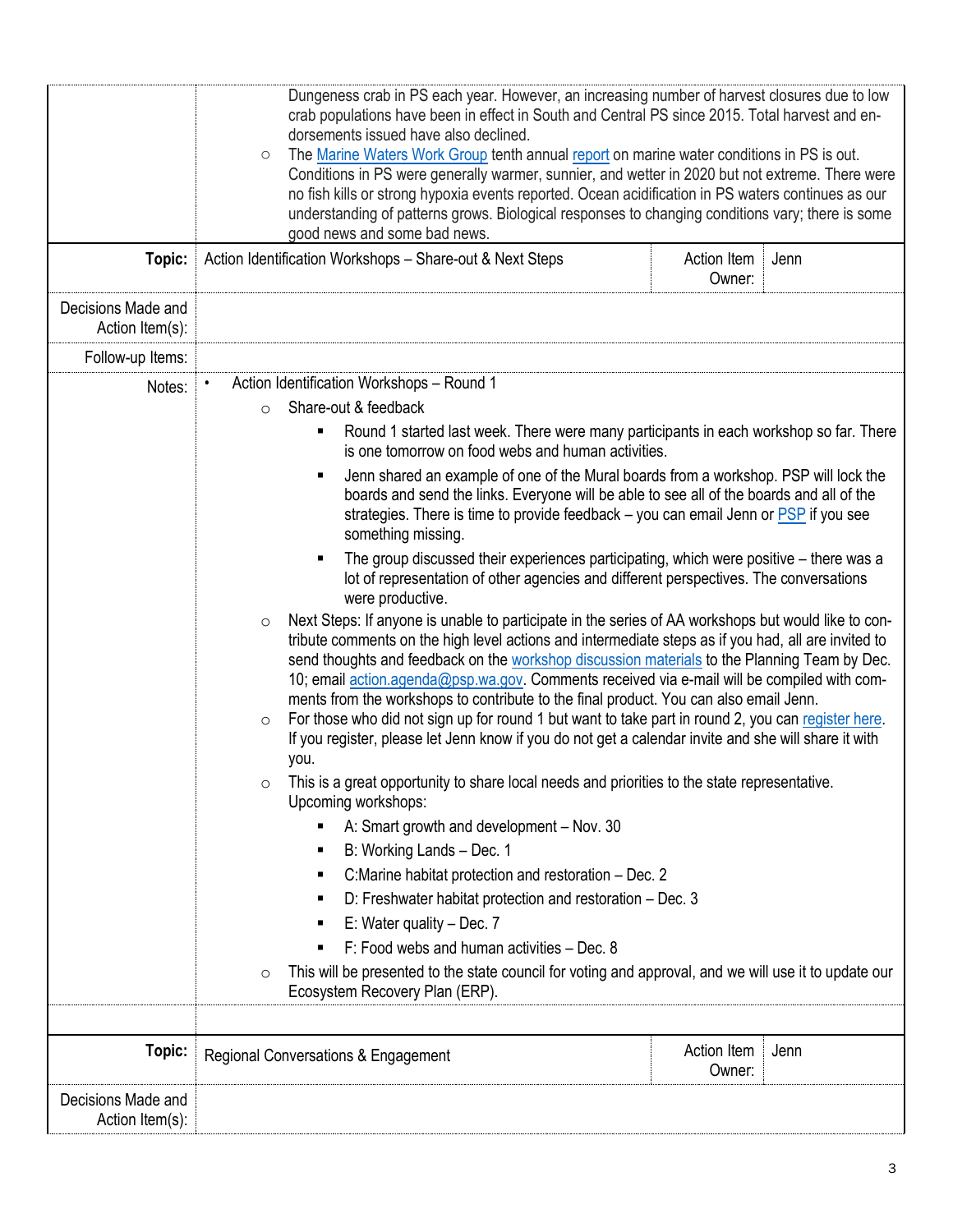| Follow-up Items:                      | Jenn will follow up with links to join Puget Sound Ecosystem Monitoring Program (PSEMP) and Strategic<br>$\bullet$<br>Initiative Advisory Team (SIAT) groups.                                                                                                                                                                                                       |                                                                                                                                                                                                                                                                                                                 |                                                                                                 |      |  |
|---------------------------------------|---------------------------------------------------------------------------------------------------------------------------------------------------------------------------------------------------------------------------------------------------------------------------------------------------------------------------------------------------------------------|-----------------------------------------------------------------------------------------------------------------------------------------------------------------------------------------------------------------------------------------------------------------------------------------------------------------|-------------------------------------------------------------------------------------------------|------|--|
| Notes:                                | Jenn gave an overview of the <b>PSEMP</b> work groups. There are several and it would be great for Technical<br>$\bullet$<br>Committee (TC) members to attend meetings.                                                                                                                                                                                             |                                                                                                                                                                                                                                                                                                                 |                                                                                                 |      |  |
|                                       | $\circ$                                                                                                                                                                                                                                                                                                                                                             | Workgroups include: diseases, forage fish and the food web, fresh water, marine birds, marine<br>mammals, marine waters, modeling, nearshore, salmonids, special data, stormwater, and toxics.                                                                                                                  |                                                                                                 |      |  |
|                                       | These groups are different from others in the system; they synthesize local data to tell a regional<br>$\circ$<br>story. Jenn will follow up with more information.<br>SIAT "vocal locals" have extended applications, if anyone is interested in joining. They will look at<br>٠<br>applications the first week of Dec. Jenn will follow up with more information. |                                                                                                                                                                                                                                                                                                                 |                                                                                                 |      |  |
|                                       |                                                                                                                                                                                                                                                                                                                                                                     |                                                                                                                                                                                                                                                                                                                 |                                                                                                 |      |  |
|                                       |                                                                                                                                                                                                                                                                                                                                                                     |                                                                                                                                                                                                                                                                                                                 |                                                                                                 |      |  |
| Topic:                                |                                                                                                                                                                                                                                                                                                                                                                     | IC Summit Recap and Barrier Discussion                                                                                                                                                                                                                                                                          | Action Item<br>Owner:                                                                           | Jenn |  |
| Decisions Made and<br>Action Item(s): |                                                                                                                                                                                                                                                                                                                                                                     |                                                                                                                                                                                                                                                                                                                 |                                                                                                 |      |  |
| Follow-up Items:                      |                                                                                                                                                                                                                                                                                                                                                                     |                                                                                                                                                                                                                                                                                                                 |                                                                                                 |      |  |
| Notes:                                | Thank you to everyone who participated in the IC Summit.<br>$\bullet$                                                                                                                                                                                                                                                                                               |                                                                                                                                                                                                                                                                                                                 |                                                                                                 |      |  |
|                                       | $\bullet$                                                                                                                                                                                                                                                                                                                                                           | Key takeaways:                                                                                                                                                                                                                                                                                                  |                                                                                                 |      |  |
|                                       |                                                                                                                                                                                                                                                                                                                                                                     | As we plan for next steps we will aim to look at a broader, watershed-based scale for future<br>projects.                                                                                                                                                                                                       |                                                                                                 |      |  |
|                                       | $\circ$                                                                                                                                                                                                                                                                                                                                                             | We need to have all voices included in the conversation and will work towards creating a "multi-                                                                                                                                                                                                                |                                                                                                 |      |  |
|                                       | benefit" or "reach-scale" approach similar to the Sustainable Lands Strategy and the Fish, Farms,<br>Flood work. This will include not only ILIO, Island County Marine Resources Committee (MRC),                                                                                                                                                                   |                                                                                                                                                                                                                                                                                                                 |                                                                                                 |      |  |
|                                       |                                                                                                                                                                                                                                                                                                                                                                     | and SRTCC membership, but also agencies and stakeholders for a neutral forum to discuss ways                                                                                                                                                                                                                    |                                                                                                 |      |  |
|                                       |                                                                                                                                                                                                                                                                                                                                                                     |                                                                                                                                                                                                                                                                                                                 | to work together. Discussions around creation of this group will continue in the next couple of |      |  |
|                                       |                                                                                                                                                                                                                                                                                                                                                                     | months and opportunities to get involved will be shared. This may include discussion of a pilot<br>area to try this on, specifically around Penn Cove and/or Maxwelton.<br>We will continue conversations around the priority watersheds/geographic areas of Penn Cove,<br>$\circ$<br>Greenbank, and Maxwelton. |                                                                                                 |      |  |
|                                       |                                                                                                                                                                                                                                                                                                                                                                     |                                                                                                                                                                                                                                                                                                                 |                                                                                                 |      |  |
|                                       | Jenn reviewed a document that aligned salmon priority areas and lessons learned with takeaways<br>O<br>from the IC Summit. The group made comments.                                                                                                                                                                                                                 |                                                                                                                                                                                                                                                                                                                 |                                                                                                 |      |  |
|                                       |                                                                                                                                                                                                                                                                                                                                                                     | Other Lead Entities (LEs) are looking into reach-scale work; maybe we can have a<br>bigger group discussion with them.                                                                                                                                                                                          |                                                                                                 |      |  |
|                                       | Interfacing IC DNR, Planning, and PW can be powerful. The more we can identify the<br>٠<br>opportunities, the better. IC DNR just hired a new Watershed Planner, and part of their                                                                                                                                                                                  |                                                                                                                                                                                                                                                                                                                 |                                                                                                 |      |  |
|                                       |                                                                                                                                                                                                                                                                                                                                                                     | role will be restarting IC's Adaptive Management team, which will involve multiple<br>departments coming together once a month to talk about issues.                                                                                                                                                            |                                                                                                 |      |  |
|                                       |                                                                                                                                                                                                                                                                                                                                                                     | Jenn reviewed the barriers that were identified for 2021, and compared them to the ones from the<br>2017 ERP.                                                                                                                                                                                                   |                                                                                                 |      |  |
|                                       |                                                                                                                                                                                                                                                                                                                                                                     | There was discussion about net pens at the OH Marina. They will raise hatchery Coho<br>٠                                                                                                                                                                                                                        |                                                                                                 |      |  |
|                                       |                                                                                                                                                                                                                                                                                                                                                                     | for 5 months and release them, and are intended to be for education. WDFW approved<br>the permit, and the Tribes signed off on it. This is a limited, non-commercial program,                                                                                                                                   |                                                                                                 |      |  |
|                                       |                                                                                                                                                                                                                                                                                                                                                                     | with 30k maximum fish. Fish pens do cause water quality issues, and there is a 303d                                                                                                                                                                                                                             |                                                                                                 |      |  |
|                                       |                                                                                                                                                                                                                                                                                                                                                                     | listing in that area. An article about it can be found here:<br>https://www.whidbeynewstimes.com/news/salmon-project-returns-to-oak-harbor-marina/.                                                                                                                                                             |                                                                                                 |      |  |
|                                       |                                                                                                                                                                                                                                                                                                                                                                     | In 2017, the identified barriers were largely biophysical and due to a lack of data. Today,<br>٠                                                                                                                                                                                                                |                                                                                                 |      |  |
|                                       |                                                                                                                                                                                                                                                                                                                                                                     | the list emphasized the institutions that support recovery and where they could be<br>improved. We have been collecting data, and now it is time to do something with it.                                                                                                                                       |                                                                                                 |      |  |